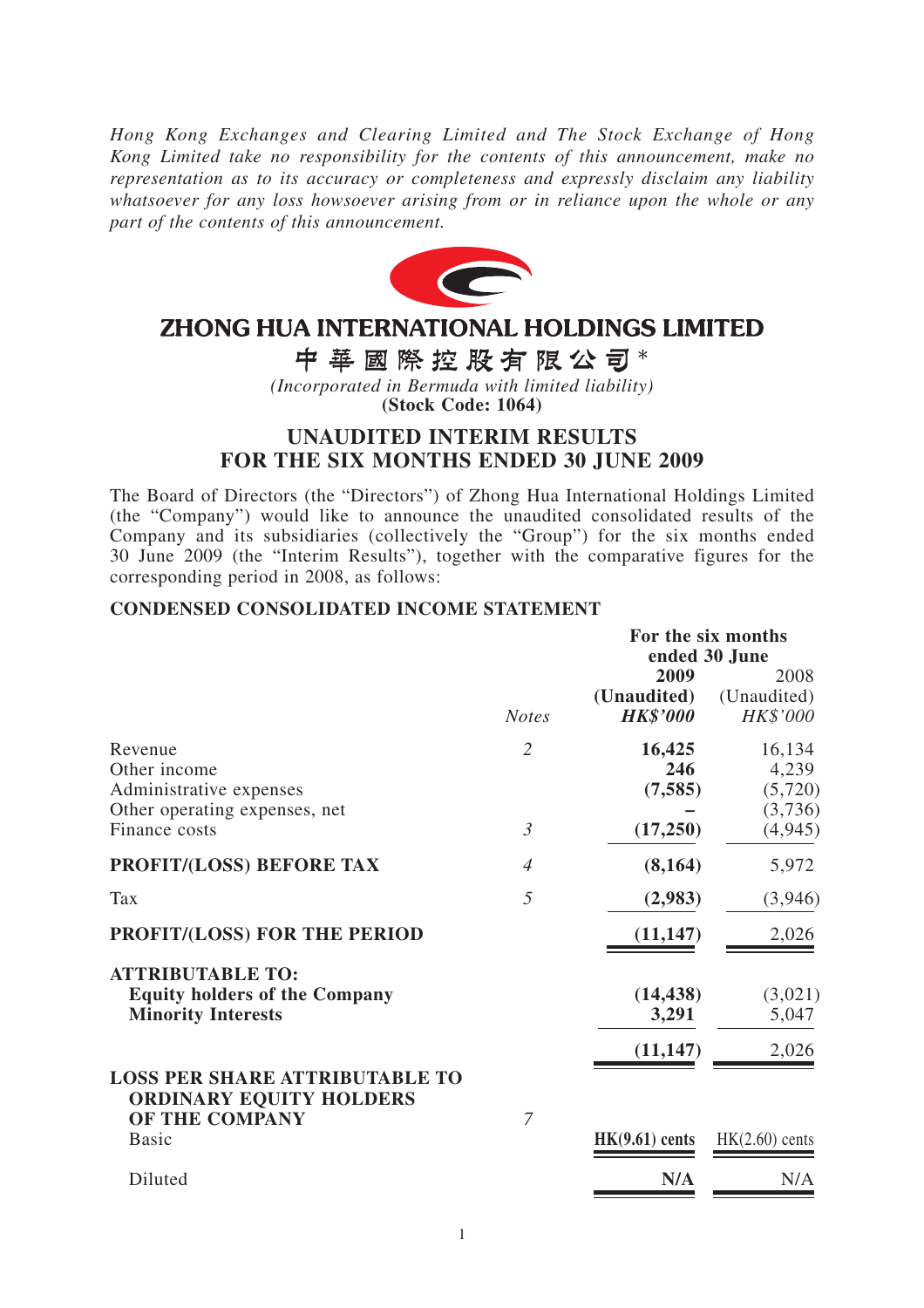# **CONDENSED CONSOLIDATED STATEMENT OF COMPREHENSIVE INCOME**

|                                                                                                                                                         | For the six months |               |  |
|---------------------------------------------------------------------------------------------------------------------------------------------------------|--------------------|---------------|--|
|                                                                                                                                                         |                    | ended 30 June |  |
|                                                                                                                                                         | 2009               | 2008          |  |
|                                                                                                                                                         | (Unaudited)        | (Unaudited)   |  |
|                                                                                                                                                         | <b>HK\$'000</b>    | HK\$'000      |  |
| Profit/(loss) for the period                                                                                                                            | (11, 147)          | 2,026         |  |
| Other comprehensive income for the period<br>(after taxation and reclassification adjustments):<br>Exchange differences on translation of the financial |                    |               |  |
| statements of overseas subsidiaries                                                                                                                     | 17,087             | 138,520       |  |
| <b>TOTAL COMPREHENSIVE INCOME</b>                                                                                                                       |                    |               |  |
| <b>FOR THE PERIOD</b>                                                                                                                                   | 5,940              | 140,546       |  |
| Total comprehensive income attributable to:                                                                                                             |                    |               |  |
| Equity holders of the Company                                                                                                                           | (8,988)            | 40,471        |  |
| minority interests                                                                                                                                      | 14,928             | 100,075       |  |
|                                                                                                                                                         | 5,940              | 140,546       |  |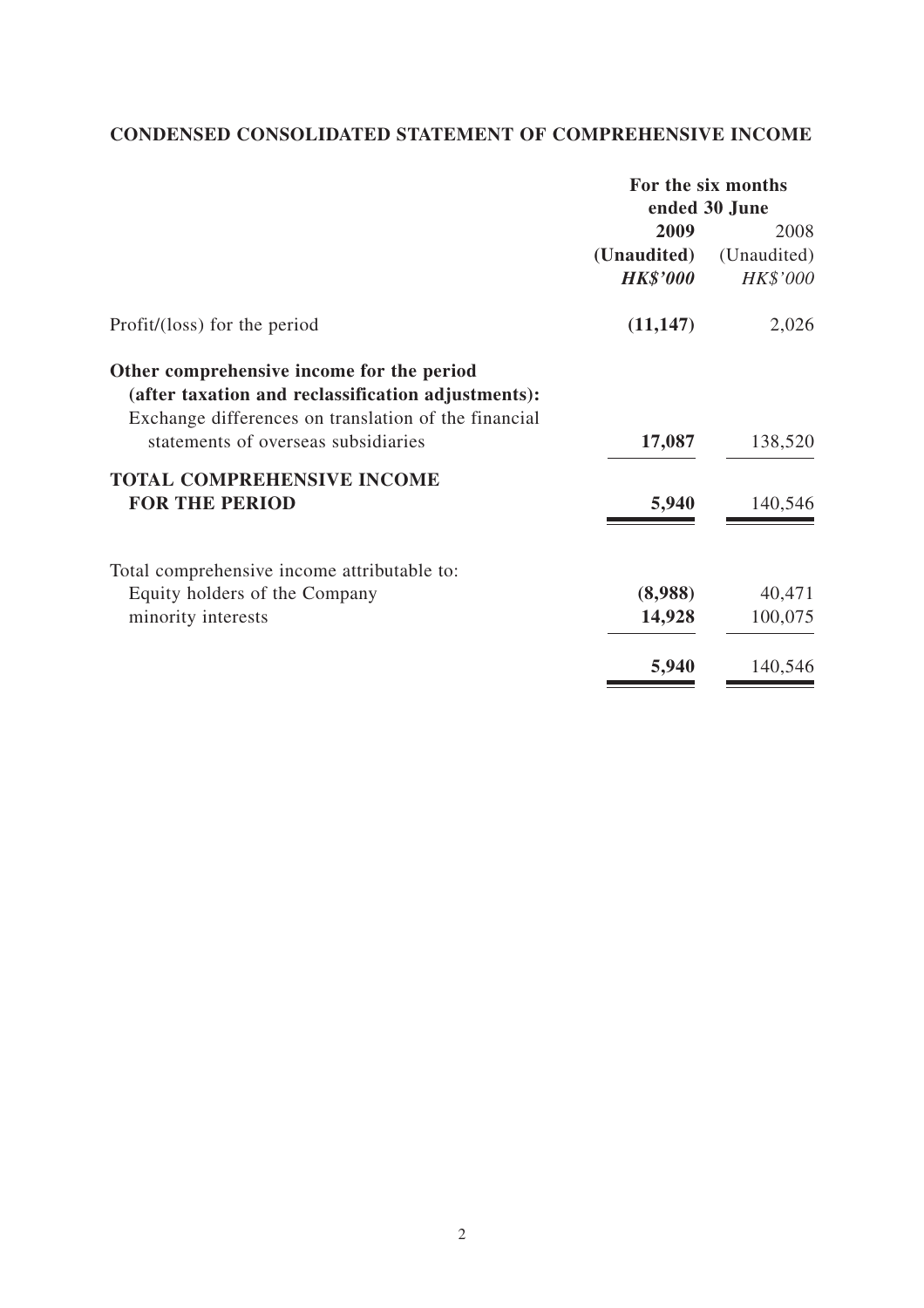# **CONDENSED CONSOLIDATED BALANCE SHEET**

|                                                                                                                                                                                   | <b>Notes</b> | 2009<br>(Unaudited)<br><b>HK\$'000</b>                         | <b>30 June</b> 31 December<br>2008<br>(Audited)<br>HK\$'000     |
|-----------------------------------------------------------------------------------------------------------------------------------------------------------------------------------|--------------|----------------------------------------------------------------|-----------------------------------------------------------------|
| <b>NON-CURRENT ASSETS</b><br>Property, plant and equipment<br>Investment properties<br>Pledged deposits                                                                           |              | 8,623<br>2,860,604                                             | 9,077<br>2,836,156<br>14                                        |
| Total non-current assets                                                                                                                                                          |              | 2,869,236                                                      | 2,845,247                                                       |
| <b>CURRENT ASSETS</b><br>Properties held for sales<br>Trade receivables<br>Prepayments, deposits and other receivables<br>Cash and cash equivalents                               | 8            | 37,393<br>33,541<br>62,146<br>14,796                           | 37,062<br>34,219<br>61,075<br>36,216                            |
| Total current assets                                                                                                                                                              |              | 147,876                                                        | 168,572                                                         |
| <b>CURRENT LIABILITIES</b><br>Trade payables<br>Tax payable<br>Other payables and accruals<br>Convertible bond<br>Interest-bearing bank and other borrowings                      | 9<br>10      | (26, 384)<br>(28, 191)<br>(73, 971)<br>(81,280)<br>(6,359)     | (26, 150)<br>(25,009)<br>(79, 168)<br>(78, 149)<br>(14, 926)    |
| Total current liabilities                                                                                                                                                         |              | (216, 185)                                                     | (223, 402)                                                      |
| <b>NET CURRENT LIABILITIES</b>                                                                                                                                                    |              | (68, 309)                                                      | (54, 830)                                                       |
| <b>TOTAL ASSETS LESS</b><br><b>CURRENT LIABILITIES</b>                                                                                                                            |              | 2,800,927                                                      | 2,790,417                                                       |
| <b>NON-CURRENT LIABILITIES</b><br>Loan from a director<br>Due to a director<br>Long term other payables<br>Interest-bearing bank and other borrowings<br>Deferred tax liabilities |              | (72, 297)<br>(77, 917)<br>(99, 485)<br>(46, 471)<br>(578, 268) | (71, 658)<br>(85, 819)<br>(105, 204)<br>(48, 861)<br>(573, 326) |
| Total non-current liabilities                                                                                                                                                     |              | (874, 438)                                                     | (884, 868)                                                      |
| Net assets                                                                                                                                                                        |              | 1,926,489                                                      | 1,905,549                                                       |
| <b>EQUITY</b><br>Equity attributable to equity<br>holders of the Company                                                                                                          |              |                                                                |                                                                 |
| Issued capital<br>Reserves                                                                                                                                                        |              | 15,140<br>594,141                                              | 12,640<br>590,629                                               |
| Minority interests                                                                                                                                                                |              | 609,281<br>1,317,208                                           | 603,269<br>1,302,280                                            |
| <b>Total equity</b>                                                                                                                                                               |              | 1,926,489                                                      | 1,905,549                                                       |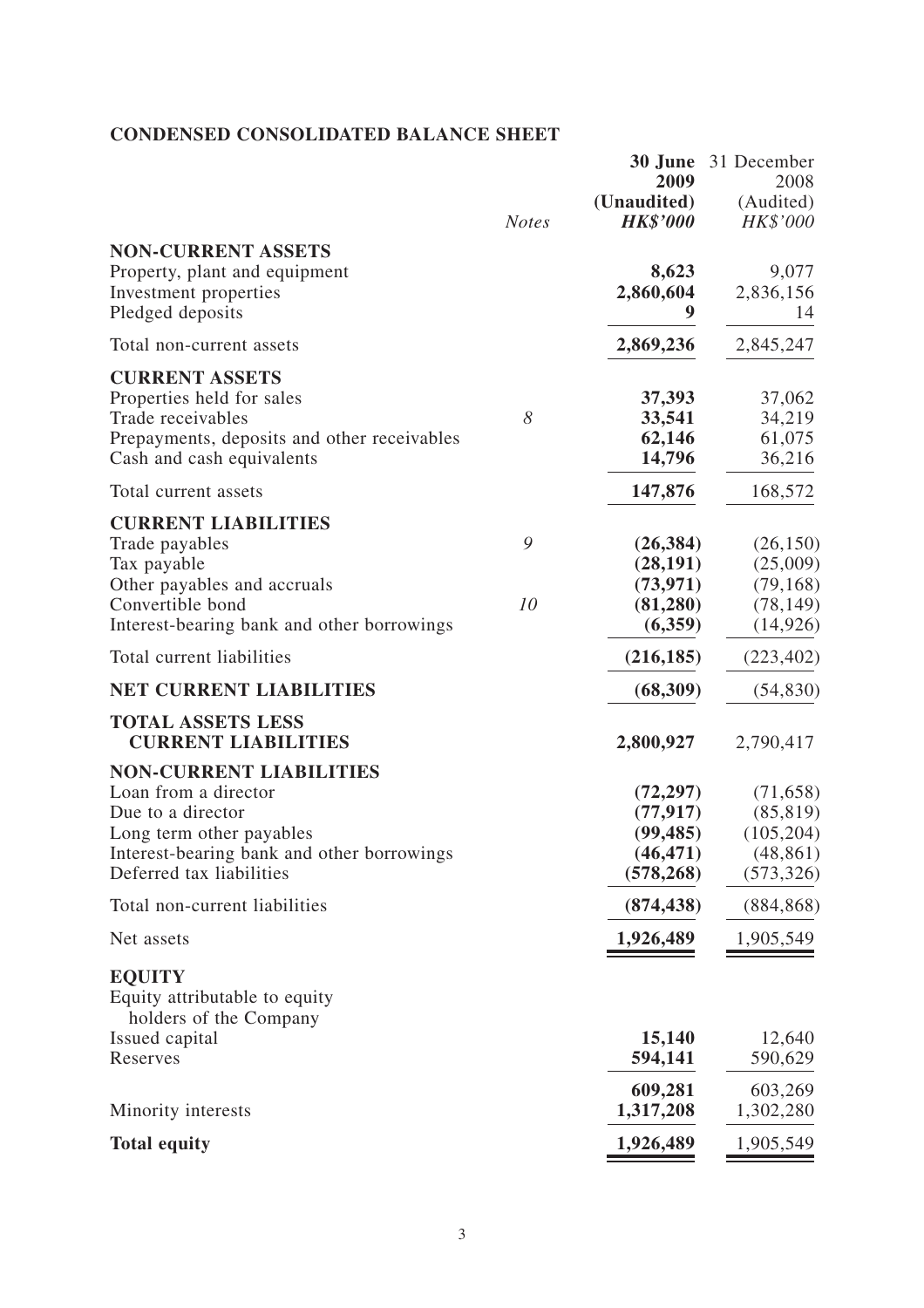*Notes:*

#### **1. BASIS OF PREPARATION AND SIGNIFICANT ACCOUNTING POLICIES**

The condensed consolidated interim financial statements are prepared in accordance with Hong Kong Accounting Standard ("HKAS") 34 "Interim Financial Reporting". The accounting policies and basis of preparation adopted in the preparation of the interim financial statements are the same as those used in the annual financial statements for the year ended 31 December 2008, except in relation to the following new and revised Hong Kong Financial Reporting Standards ("HKFRSs", which also include HKASs and Interpretations) that affect the Group and are mandatory for the accounting period beginning on or after 1 January 2009:

#### **HKFRS 8 Operating Segments**

HKFRS 8 requires segment disclosure to be based on the way that the Group's chief operating decision maker regards and manages the Group, with the amounts reported for each reportable segment being the measures reported to the Group's chief operating decision maker for the purposes of assessing segment performance and making decisions about operating matters. The adoption of HKFRS 8 has resulted in the presentation of segment information in a manner that is more consistent with internal reporting provided to the Group's most senior executive management.

#### **HKAS 1 (Revised 2007) Presentation of Financial Statements**

As a result of the adoption of HKAS 1 (revised 2007), details of changes in equity during the period arising from transactions with equity shareholders in their capacity as such have been presented separately from all other income and expenses in a revised consolidated statement of changes in equity. All other items of income and expenses are presented in the consolidated income statement, if they are recognised as part of profit or loss for the period, or otherwise in a new primary statement, the consolidated statement of comprehensive income. The new format for the consolidated statement of comprehensive income and the consolidated statement of changes in equity has been adopted in this interim financial statements and corresponding amounts have been restated to conform to the new presentation. This change in presentation has no effect on reported profit or loss, total income and expenses or net assets for any period presented.

The adoption of the below new and revised HKFRSs did not result in material impact on the accounting policies of the Group's condensed consolidated interim financial statements.

| <b>HKFRSs</b> (Amendments)       | Improvements to HKFRSs                                                           |
|----------------------------------|----------------------------------------------------------------------------------|
| HKAS 23 (Revised)                | <b>Borrowing Costs</b>                                                           |
| $HKAS$ 32 & 1 (Amendment)        | Puttable Financial Instruments and Obligations<br>Arising on Liquidations        |
| HKFRS 1 and HKAS 27 (Amendments) | Cost of an Investment in a Subsidiary, Jointly<br>Controlled Entity or Associate |
| <b>HKFRS 2 (Amendment)</b>       | Share-based Payment – Vesting Conditions and<br>Cancellations                    |
| <b>HKFRS</b> 7 (Amendment)       | Improving Disclosure about Financial Instruments                                 |
| $HK(IFRIC) - INT 13$             | <b>Customer Loyalty Programmes</b>                                               |
| $HK(IFRIC) - INT 15$             | Agreements for the Construction of Real Estate                                   |
| $HK(IFRIC) - INT 16$             | Hedges of a Net Investment in a Foreign Operation                                |
|                                  |                                                                                  |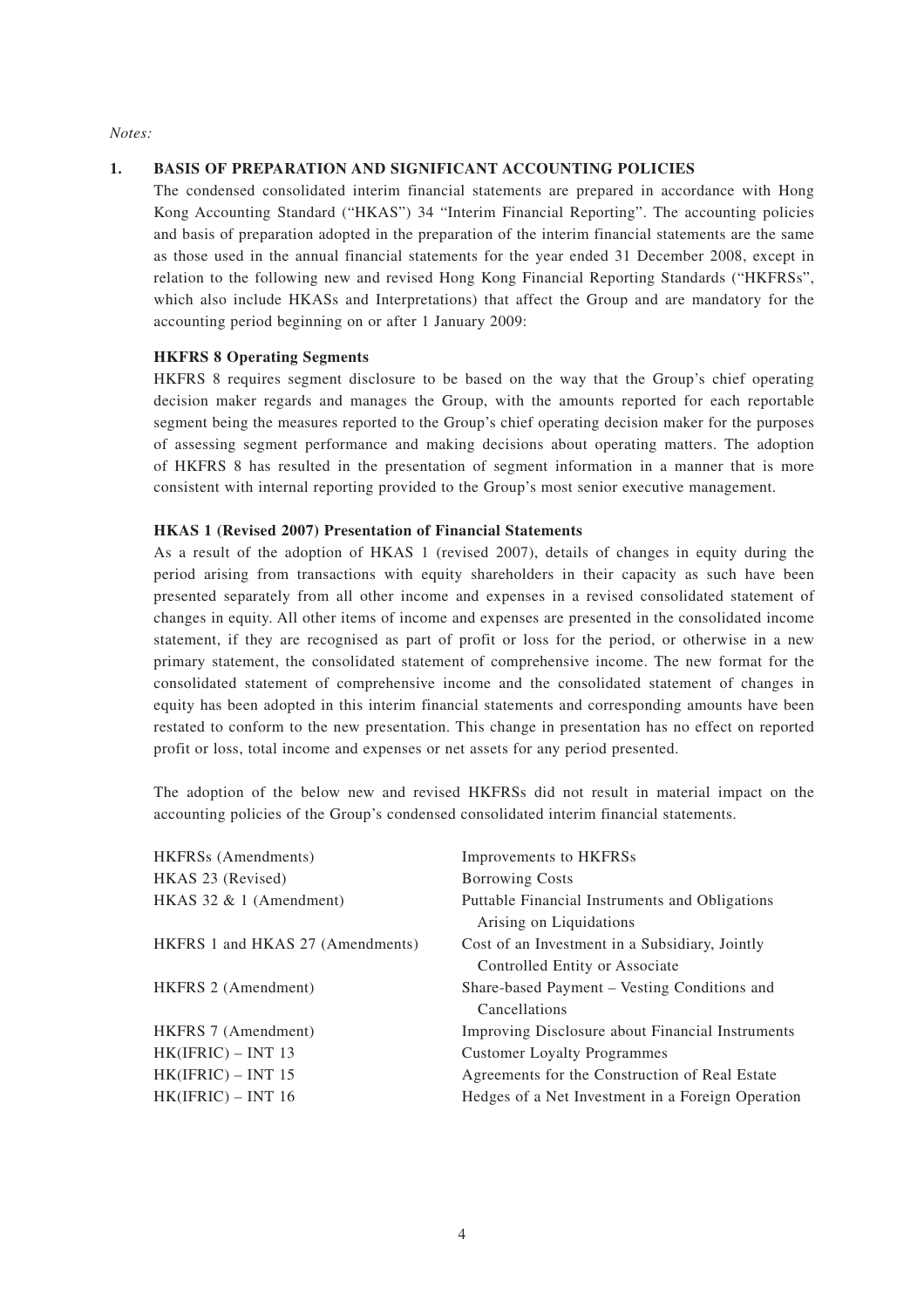The Group has not early applied the following new and revised HKFRSs, that have been issued but are not yet effective:

| HKAS 27 (Revised)    | Consolidated and Separate Financial Statements <sup>1</sup> |
|----------------------|-------------------------------------------------------------|
| HKAS 39 Amendment    | Eligible Hedged Items <sup>1</sup>                          |
| HKFRS 3 (Revised)    | Business Combinations <sup>1</sup>                          |
| $HK(IFRIC) - Int 17$ | Distributions of Non-cash Assets to Owners <sup>1</sup>     |
| $HK(IFRIC) - Int 18$ | Transfers of Assets from Customers <sup>1</sup>             |

1 Effective for annual periods beginning on or after 1 July 2009

The adoption of HKFRS 3 (Revised) may affect the accounting for business combination for which the acquisition date is on or after the beginning of the first annual reporting period beginning on or after 1 July 2009. HKAS 27 (Revised) will affect the accounting treatment for changes in a parent's ownership interest in a subsidiary that do not result in loss of control, which will be accounted for as equity transactions.

The directors of the Company anticipate that the application of the other new or revised standards, amendments or interpretations will have no material impact on the results and the financial position of the Group.

#### **2. SEGMENT INFORMATION**

On first-time adoption of HKFRS8, the identification of the Group's operating segments under HKFRS8 is consistent with the business segments previously identified under HKAS 14 Segment Reporting. No geographical segment information is presented as over 90% of the Group's revenue is derived from customers based in the Mainland of the People's Republic of China ("Mainland China").

The following table presents revenue and results information for the Group's operating segments:

#### **For the six months ended 30 June (Unaudited)**

|                              | Property investment |             |                 | Corporate and others | <b>Total</b>    |             |
|------------------------------|---------------------|-------------|-----------------|----------------------|-----------------|-------------|
|                              | 2009                | 2008        | 2009            | 2008                 | 2009            | 2008        |
|                              | (Unaudited)         | (Unaudited) | (Unaudited)     | (Unaudited)          | (Unaudited)     | (Unaudited) |
|                              | <b>HK\$'000</b>     | HK\$'000    | <b>HK\$'000</b> | HK\$'000             | <b>HK\$'000</b> | HK\$'000    |
| Segment revenue:             |                     |             |                 |                      |                 |             |
| Revenue from external        |                     |             |                 |                      |                 |             |
| customers                    | 16,425              | 16,134      |                 |                      | 16,425          | 16,134      |
| Inter-segment revenue        |                     |             |                 |                      |                 |             |
| Total revenue                | 16,425              | 16,134      |                 |                      | 16,425          | 16,134      |
| Segment results              | 13,530              | 14,734      | (4,690)         | (8,056)              | 8,840           | 6,678       |
| Other income                 |                     |             |                 |                      | 246             | 4,239       |
| Finance costs                |                     |             |                 |                      | (17,250)        | (4,945)     |
| Profit/(loss) before tax     |                     |             |                 |                      | (8, 164)        | 5,972       |
| Tax                          |                     |             |                 |                      | (2,983)         | (3,946)     |
| Profit/(loss) for the period |                     |             |                 |                      | (11, 147)       | 2,026       |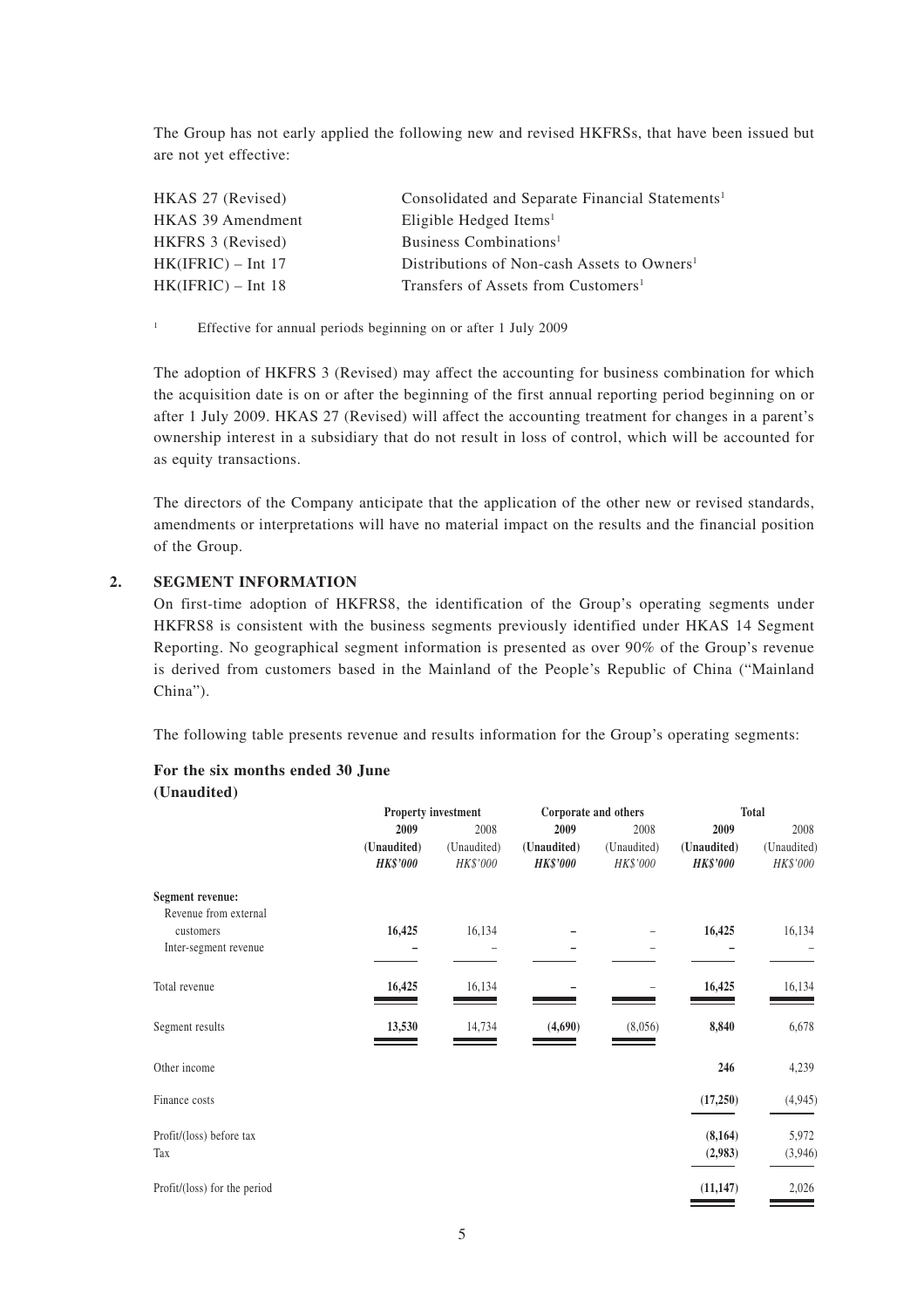Segment results represent the profit/(loss) of each segment without allocation of other income, finance costs and tax.

The following table presents the assets information for the Group's operating segments:

|                           | 30 June         | 31 December |
|---------------------------|-----------------|-------------|
|                           | 2009            | 2008        |
|                           | (Unaudited)     | (Audited)   |
|                           | <b>HK\$'000</b> | HK\$'000    |
| Property investment       | 2,995,447       | 2,970,666   |
| Corporate and others      | 6,869           | 6,937       |
| Unallocated assets        | 14,796          | 36,216      |
| Consolidated total assets | 3,017,112       | 3,013,819   |
|                           |                 |             |

For the six months ended 30 June 2009, aggregate revenue from three (2008: three) customers with each of whom transactions have exceeded 10% of the Group's total revenue amounted to approximately HK\$16,104,000 (2008: HK\$15,819,000).

#### **3. FINANCE COSTS**

| ended 30 June |  |
|---------------|--|
|               |  |
| 2008          |  |
| (Unaudited)   |  |
| HK\$'000      |  |
|               |  |
| 758           |  |
| 139           |  |
| 2,890         |  |
| 1,158         |  |
|               |  |
|               |  |
|               |  |
|               |  |
| 4,945         |  |
|               |  |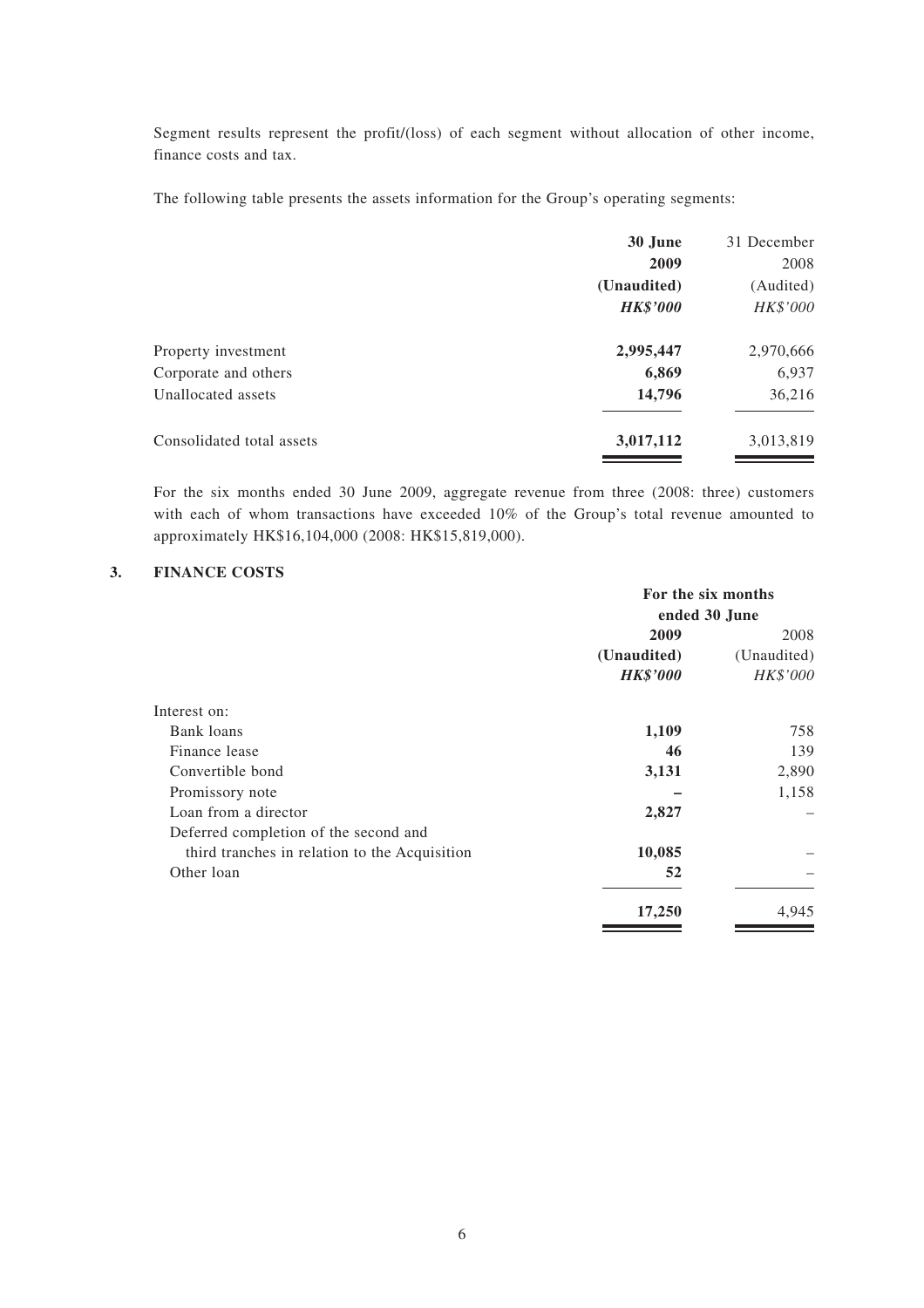#### **4. PROFIT/(LOSS) BEFORE TAX**

The Group's profit/(loss) before tax is arrived at after charging/(crediting):

|                   | For the six months<br>ended 30 June |             |  |
|-------------------|-------------------------------------|-------------|--|
|                   | 2009                                | 2008        |  |
|                   | (Unaudited)                         | (Unaudited) |  |
|                   | <b>HK\$'000</b>                     | HK\$'000    |  |
| Depreciation      | 519                                 | 529         |  |
| Interest income   | (24)                                | (834)       |  |
| Net rental income | (16, 425)                           | (16, 134)   |  |

#### **5. TAX**

|                           | For the six months<br>ended 30 June |             |  |
|---------------------------|-------------------------------------|-------------|--|
|                           |                                     |             |  |
|                           | 2009                                | 2008        |  |
|                           | (Unaudited)                         | (Unaudited) |  |
|                           | <b>HK\$'000</b>                     | HK\$'000    |  |
| Provision for the period: |                                     |             |  |
| Hong Kong                 |                                     |             |  |
| Elsewhere                 | 2,983                               | 3,946       |  |
| Deferred taxation         |                                     |             |  |
|                           | 2,983                               | 3,946       |  |

No provision for Hong Kong profits tax has been made as the Group did not generate any taxable profits in Hong Kong during the six months ended 30 June 2009 (the "Period") (2008: Nil).

Taxes on profits assessable elsewhere have been calculated at the rates of tax prevailing in the countries in which the Group operates, based on existing legislation, interpretations and practices in respect thereof. The subsidiaries established in Mainland China are subject to income taxes at the rate of 25% (2008: 25%).

#### **6. INTERIM DIVIDEND**

The Directors do not recommend the payment of an interim dividend for the Period (2008: Nil).

#### **7. LOSS PER SHARE ATTRIBUTABLE TO ORDINARY EQUITY HOLDERS OF THE COMPANY**

The calculation of basic loss per share for the Period is based on the loss attributable to ordinary equity holders of the Company of HK\$14,438,000 (2008: HK\$3,021,000) and the weighted average number of 150,299,158 (2008: 116,404,130 (adjusted to reflect the effect of the capital reorganisation became effective on 11 December 2008)) ordinary shares in issue during the Period.

Diluted loss per share for the six months ended 30 June 2008 and 2009 have not been disclosed as the convertible bond and share options outstanding during these periods had anti-dilutive effects on the basic loss per share.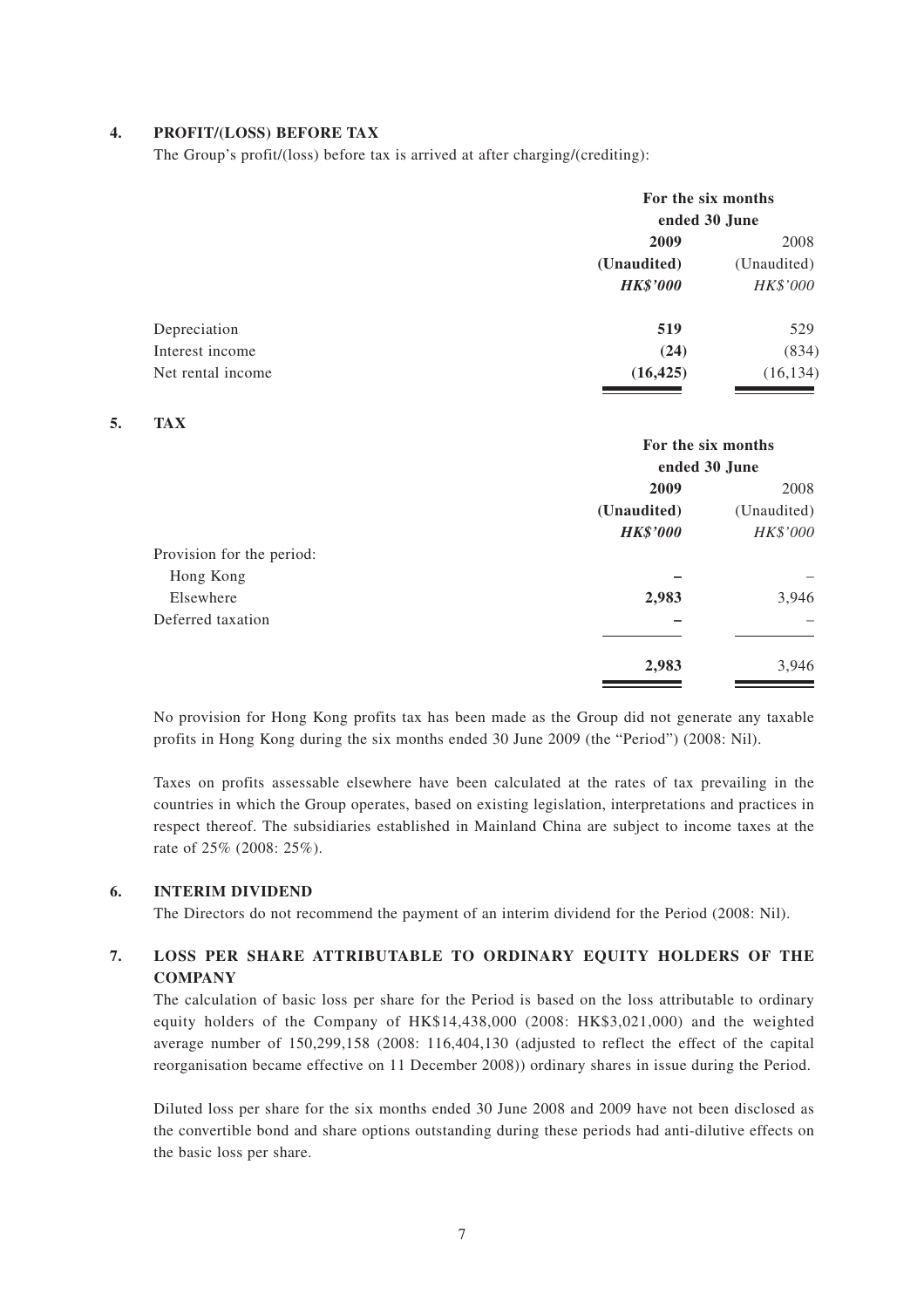#### **8. TRADE RECEIVABLES**

An aged analysis of the trade receivables at the balance sheet date is as follows:

|                                      | 30 June 2009<br>(Unaudited) |            | 31 December 2008 |            |
|--------------------------------------|-----------------------------|------------|------------------|------------|
|                                      |                             |            |                  | (Audited)  |
|                                      | <b>HK\$'000</b>             | Percentage | <i>HK\$'000</i>  | Percentage |
| Within 6 months                      | 6,780                       | <b>20</b>  | 6,720            | 20         |
| More than 6 months but within 1 year | 3,910                       | 12         | 4,850            | 14         |
| More than 1 year but within 2 years  |                             |            |                  |            |
| More than 2 years                    | 22,851                      | 68         | 22,649           | 66         |
|                                      | 33,541                      | <b>100</b> | 34,219           | 100        |
| Portion classified as current assets | (33, 541)                   |            | (34,219)         |            |
| Non-current assets                   |                             |            |                  |            |
|                                      |                             |            |                  |            |

The Group generally grants a credit term of 3 months to 12 months to its customers.

The age of the Group's trade receivables are based on the date of recognition of turnover and the due date of instalments as stipulated in the sales contracts.

An amount of HK\$22,851,000 (2008: HK\$22,649,000) included in the total trade receivables are attributable to properties sold in prior years.

#### **9. TRADE PAYABLES**

An aged analysis of the trade payables at the balance sheet date is as follows:

|                                      | <b>30 June 2009</b><br>(Unaudited) |            |          | 31 December 2008<br>(Audited) |
|--------------------------------------|------------------------------------|------------|----------|-------------------------------|
|                                      | <i><b>HK\$'000</b></i>             | Percentage | HK\$'000 | Percentage                    |
| Within 6 months                      |                                    |            | 98       | 1                             |
| More than 6 months but within 1 year | 99                                 | 1          |          |                               |
| More than 1 year but within 2 years  |                                    |            |          |                               |
| More than 2 years but within 3 years |                                    |            | 2,412    | 9                             |
| Over 3 years                         | 26,285                             | 99         | 23,640   | 90                            |
|                                      | 26,384                             | <b>100</b> | 26,150   | 100                           |

The age of Group's trade payables is based on the date of the goods received or services rendered.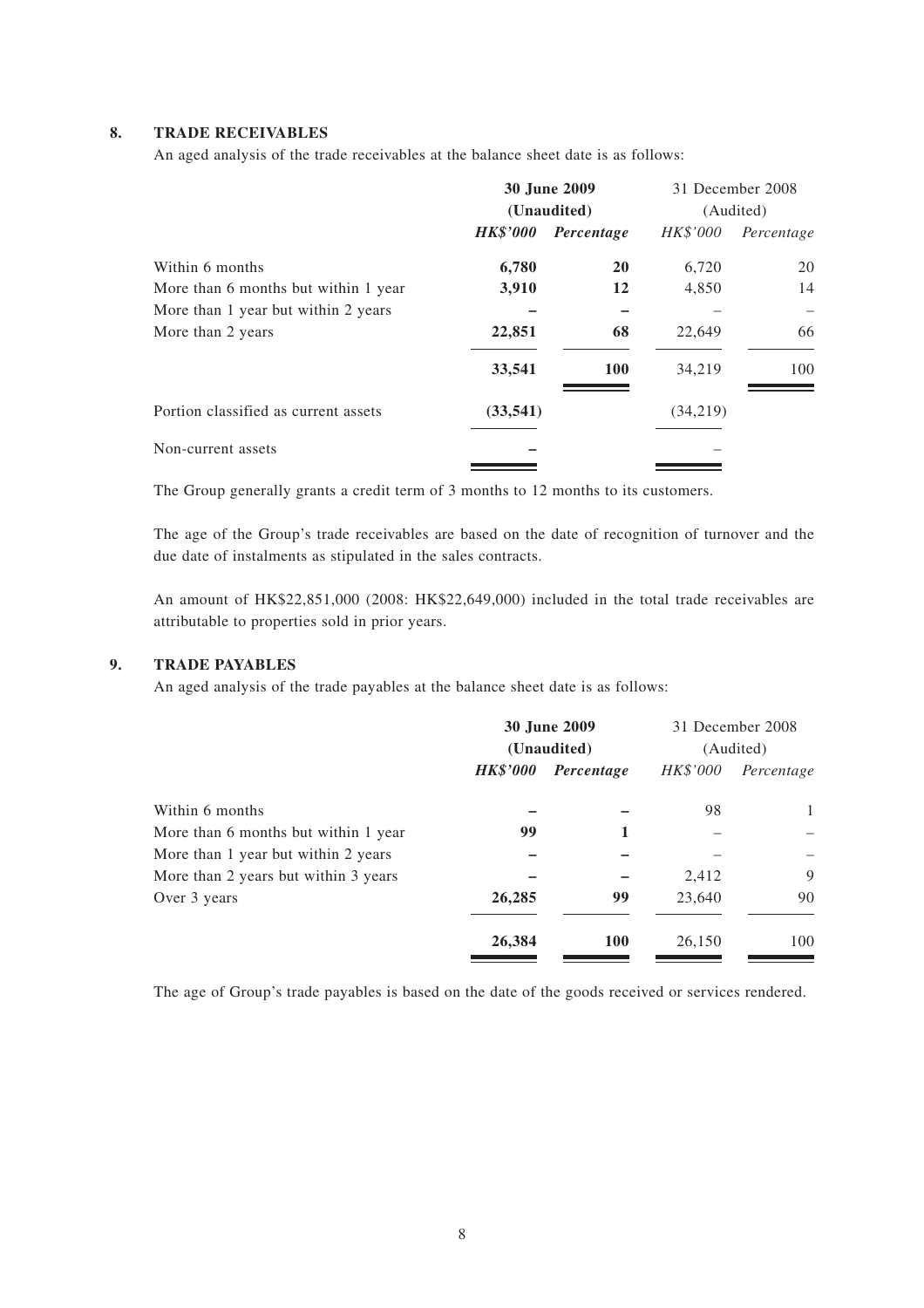#### **10. CONVERTIBLE BOND**

On 17 December 2007, the Company issued a zero-coupon convertible bond (the "Bond") with a nominal value of HK\$84,000,000 and a maturity date of 16 December 2009. The Bond is convertible into a total of 30,000,000 ordinary shares of the Company with a par value of HK\$0.10 each of the Company, at the conversion price of HK\$2.8 per share at any time from 17 December 2007 up to the day falling seven days prior to the maturity date of the Bond on 16 December 2009. Any convertible bond not converted will be redeemed on 16 December 2009 at nominal value of the bond. The Bond can be redeemed at the option of the Company at an amount equal to 105% of the principal amount of the Bond being redeemed during the period from the date of issue to the date of maturity. Further details of the terms and conditions of the Bond are set out in the circular of the Company dated 26 November 2007.

The Bond issued on 17 December 2007 of HK\$84,000,000 has been split into liability, equity and derivative components. On issuance of the Bond, the fair value of the liability component of the Bond was determined using the prevailing market interest rate for similar debt without a conversion option and is carried as a non-current liability. The fair values of the derivative component of the Bond were determined by using a Binomial Model and are included in the liability component. The residual amount is assigned to the conversion option as the equity component that is recognised in shareholders' equity. The derivative component is measured at fair value on the issuance date and any subsequent changes in fair value of the derivative component as at the balance sheet date are recognised in the consolidated income statement.

During the Period, the Bond holder granted consent so that the Company may elect to defer the repayment of the Bond in full to a later date not later than 30 June 2010.

The movement of the liability and derivative components of the Bond during the Period is set out below:

|                                                 | 30 June         | 31 December |
|-------------------------------------------------|-----------------|-------------|
|                                                 | 2009            | 2008        |
|                                                 | (Unaudited)     | (Audited)   |
|                                                 | <b>HK\$'000</b> | HK\$'000    |
| Liability component                             |                 |             |
| At 1 January                                    | 78,149          | 72,254      |
| Interest expense                                | 3,131           | 5,895       |
| At 30 June 2009/31 December 2008                | 81,280          | 78,149      |
| Derivative component - asset                    |                 |             |
| At 1 January                                    |                 | (30, 762)   |
| Fair value adjustment                           |                 | 30,762      |
| At 30 June 2009/31 December 2008                |                 |             |
| Net liabilities recognised in the balance sheet | 81,280          | 78,149      |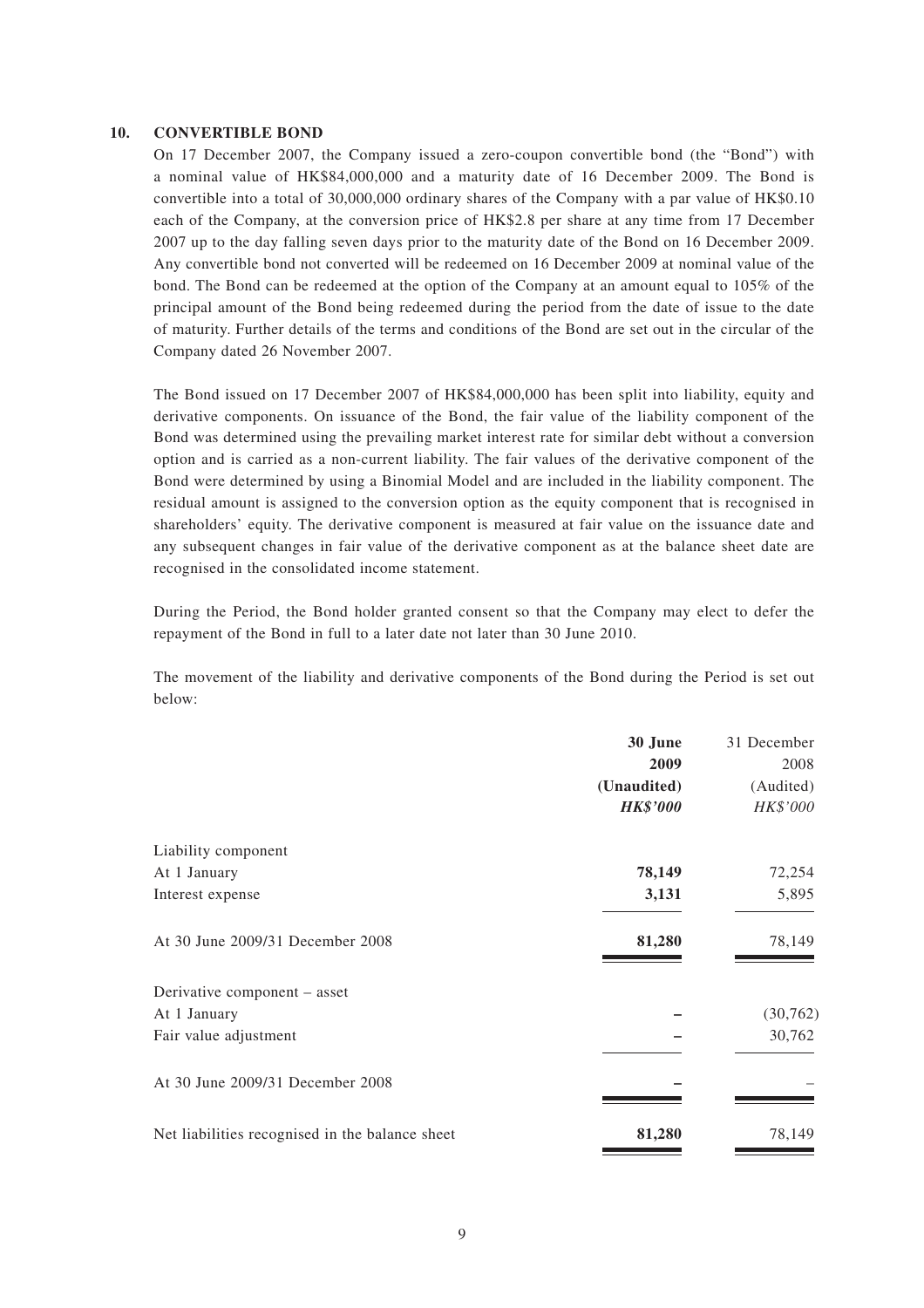### **REVIEW OF RESULTS**

The Directors would like to report that the Group recorded a turnover of HK\$16,425,000 (30 June 2008: HK\$16,134,000) for the six months ended 30 June 2009 (the "Period"), representing an increase of 1.8% compared with the corresponding period. Loss attributable to ordinary equity holders of the Company was HK\$14,438,000 (30 June 2008: HK\$3,021,000) for the Period.

#### **BUSINESS REVIEW**

The Group's turnover during the Period mainly comprised of rental income generated from the commercial podium located in Chongqing and Guangzhou, Mainland China.

### **Property investment**

#### *Chongqing*

The rental income generated from leasing of the commercial units in Gang Yu Square (港渝廣場) in Chongqing remained steady during the Period as compared with 2008. The occupancy rate of the Gang Yu Square remained satisfactory during the Period. It is expected that the property would continue to generate a stable stream of recurring income to the Group.

### *Guangzhou*

Currently, the Group has a 25% attributable interest in 廣州正大房地產開發有限公司 ("Guangzhou Zheng Da") which holds the property comprising three contiguous land parcels located at Yuexiu District, Guangzhou (the "Guangzhou Property").

The Guangzhou Property is located at the most prime commercial site area in Yuexiu District(越秀區), Guangzhou. Pending for re-developing into a commercial complex, the Guangzhou Property is presently comprised of a 2-storey non-permanent commercial podium under the trade name of Metropolitan Shoes City (大都市鞋城) and a car park for loading and offloading inventory. The commercial podium is mainly occupied by tenants engaging in the footwear wholesale business and is almost fully let.

The rental income generated from rental of commercial podium remained steady during the Period. It is expected that strong demand for commercial space at the prime location will push rental income higher in coming years.

### **FINANCIAL REVIEW**

#### **Liquidity and financial resources**

The Group generally financed its businesses with internally generated cash flows, banking facilities and net proceeds from subscription of new shares during the Period. Cash and bank balances of the Group as at 30 June 2009 amounted to HK\$14,796,000 (31 December 2008: HK\$36,216,000) and pledged deposits of HK\$9,000 (31 December 2008: HK\$14,000).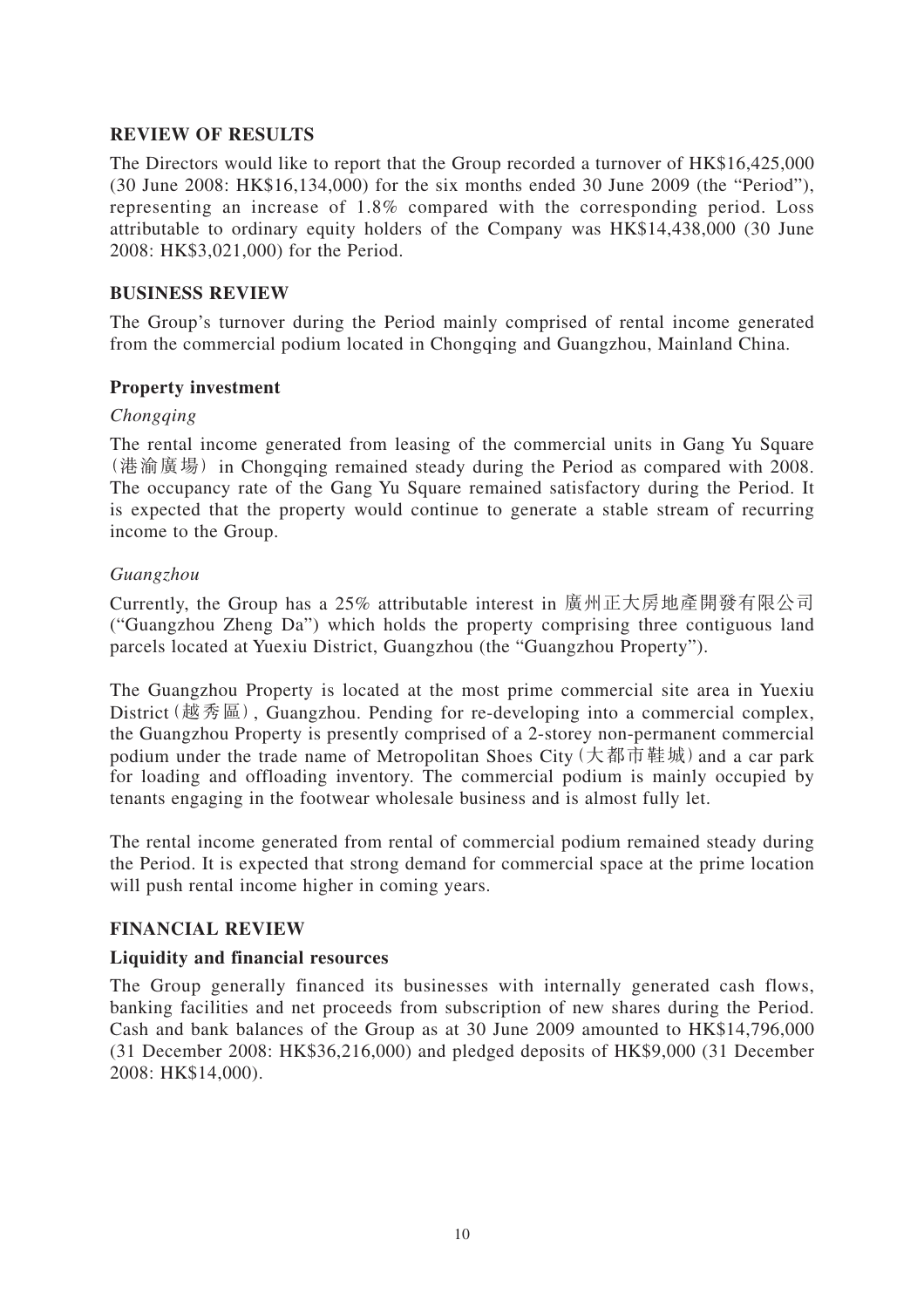As at 30 June 2009, the Group had outstanding borrowings of approximately HK\$206,407,000 (31 December 2008: HK\$213,594,000) comprising interest-bearing bank loans amounted to HK\$51,575,000 (31 December 2008: HK\$62,244,000), convertible bonds payable amounted to HK\$81,280,000 (31 December 2008: HK\$78,149,000), finance lease payable amounted to HK\$1,255,000 (31 December 2008: HK\$1,543,000), and loan from a director amounted to HK\$72,297,000 (31 December 2008: HK\$71,658,000). Of the Group's interest-bearing bank loans, 11%, 12%, 40% and 37% respectively were repayable within one year or on demand, in the second year, in the third to fifth years, inclusive and beyond five years. No bank loan as at 30 June 2009 was charged at fixed interest rate (31 December 2008: HK\$8,960,000).

The Group's gearing ratio as at 30 June 2009 was 0.07 (31 December 2008: 0.07), calculated based on the Group's interest-bearing bank and other borrowings, of HK\$206,407,000 (31 December 2008: HK\$213,594,000) over total assets of HK\$3,017,112,000 (31 December 2008: HK\$3,013,819,000).

### **Currency structure**

The Group had limited exposure to foreign exchange rate fluctuations as most of its transactions, including borrowings, were mainly conducted in Hong Kong dollars or Renminbi and the exchange rates of these currencies were relatively stable throughout the Period.

### **Pledge of assets**

The Group had utilized bank loan facilities amounting to approximately HK\$51,575,000 (31 December 2008: HK\$62,244,000) as at 30 June 2009. The secured bank loans of HK\$51,575,000 (31 December 2008: HK\$53,284,000) were charged by the Group's investment properties and bank deposits as well as corporate guarantee executed by the Company.

### **Contingent liabilities**

As at 30 June 2009, guarantees given for mortgage loans granted by banks to certain purchasers of the Group's properties amounted to HK\$89,000 (31 December 2008: HK\$139,000).

### **Material acquisition**

On 26 October 2007, it was announced that the Group entered into a conditional sale and purchase agreement on 9 October 2007 (as amended on 26 October 2007) (the "Agreement") with the private companies wholly owned by Messrs. Ho Pak Hung, Ho Tsam Hung and Ho Kam Hung (collectively the "Vendors"), pursuant to which, amongst other things, the Vendors agreed to sell and an indirectly wholly-owned subsidiary of the Company (the "Purchaser") agreed to acquire 100% equity interest in Zheng Da Real Estate Development Company Limited ("Zheng Da") at a consideration of RMB1,814,800,000 (the "Acquisition"). The principal asset held by Zheng Da is the indirect entire interest in a property interest situated in Guangzhou. Details of the Acquisition had been set out in a circular of the Company dated 26 November 2007 (the "Circular").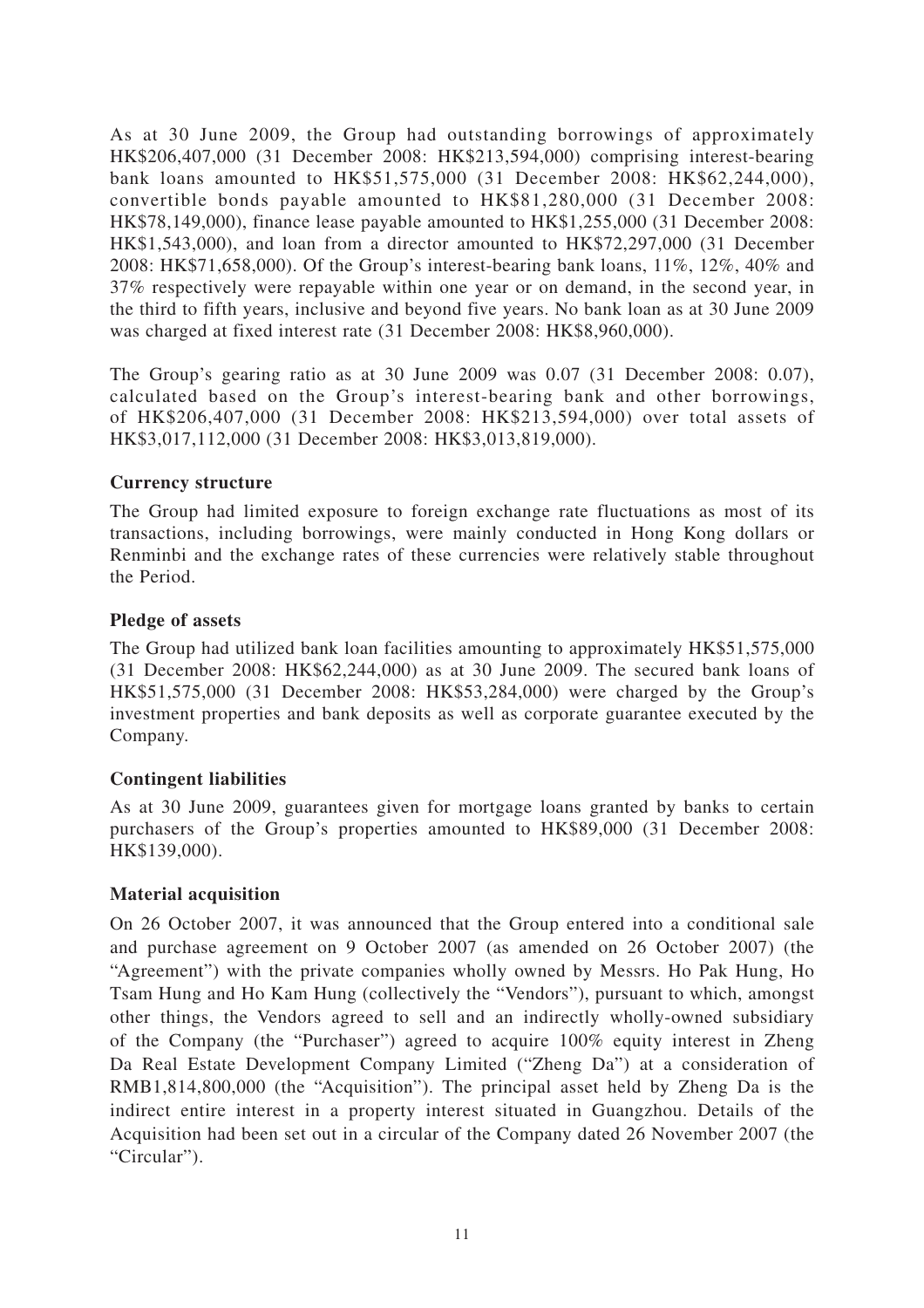As set out in the Circular, completion of the Acquisition would take place in four tranches to be completed in different phases on terms as follows:

| <b>Tranches</b>       | <b>Equity interests</b><br>in Zheng Da<br>represented | <b>Consideration</b><br>for each<br>tranche<br>(RMB) | Original expected<br>completion date |
|-----------------------|-------------------------------------------------------|------------------------------------------------------|--------------------------------------|
| <b>First Tranche</b>  | 25%                                                   | 453,700,000                                          | 31 December 2007                     |
| Second Tranche        | 26%                                                   | 471,848,000                                          | 31 May 2008                          |
| Third Tranche         | 24%                                                   | 435,552,000                                          | 31 October 2008                      |
| <b>Fourth Tranche</b> | 25%                                                   | 453,700,000                                          | 31 March 2009                        |
|                       | 100%                                                  | 1,814,800,000                                        |                                      |

Pursuant to the terms and conditions of the Agreement, the Purchaser may at its sole discretion elect to defer completion of one or more tranches (except the First Tranche) to a date later than the expected completion date of the relevant tranche as mentioned above. If the Purchaser does not complete any of the tranches on or before the relevant expected completion date, the Purchaser is obliged to pay to the Vendors a deferred interest payment (the "Deferred Interest") calculated at the rate of 4% p.a. on the consideration for such tranche for the period commencing from the relevant original expected completion date and ending on and excluding the day when the relevant consideration is settled by the Purchaser or 31 March 2009, whichever the earlier. In the event that the entire Agreement does not complete by 31 March 2009 (the "Long Stop Date"), the Agreement shall lapse (save for any part of completed tranches) and the Purchaser shall have no liabilities save for the Deferred Interest obligations.

Completion of the First Tranche took place on 17 December 2007. As at 31 March 2009, the Second Tranche, the Third Tranche and the Fourth Tranche had not been completed. As such, the Purchaser was obliged to pay to Vendors the Deferred Interest of the Second Tranche and the Third Tranche, which was RMB22,927,000 (approximately HK\$25,908,000) in total. No Deferred Interest was required to be paid by the Purchaser in respect of the Fourth Tranche as the original expected completion date for the Fourth Tranche was on 31 March 2009.

The Company entered into a supplemental agreement with the Vendors on 31 March 2009 (the "Second Supplemental Agreement") to extend the Long Stop Date for completion of the Second, the Third and the Fourth Tranches to 30 June 2009.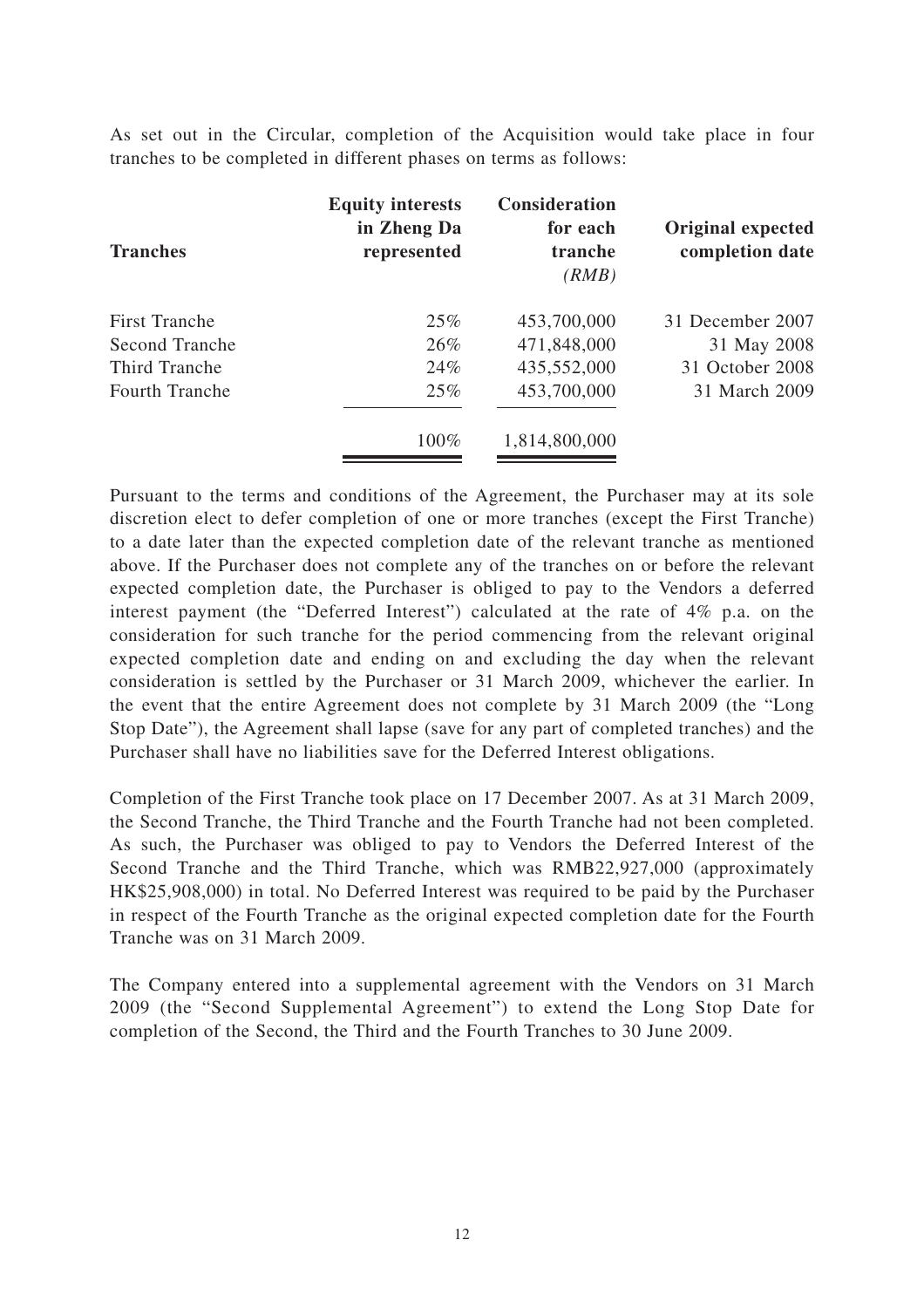Since 31 March 2009, the Group and the Vendors have not yet concluded any revised terms for settlement of the consideration for, and completion timetable in relation to the aforesaid uncompleted tranches under, the Agreement. As such, the Group and the Vendors, on 29 June 2009, entered into the Third Supplemental Agreement to further extend the Long Stop Date by another six months to 31 December 2009 in order to give additional time for the parties to the Agreement to explore any opportunity to arrive at any revised terms for settlement of the consideration for, and completion timetable in relation to the uncompleted tranches, under the Agreement.

For the avoidance of doubt, despite the extension of the Long Stop Date pursuant to the Second Supplemental Agreement and the Third Supplemental Agreement, no additional Deferred Interest shall be chargeable for the period from 1 April 2009 to 31 December 2009, both days inclusive.

### **Placement of new shares**

On 16 December 2008, the Company entered into a subscription agreement with an independent subscriber in respect of the subscription of 25,000,000 new shares at a subscription price of HK\$0.60 per share. On 9 January 2009, the subscription was completed and raised net proceeds of HK\$14,800,000, which was used as general working capital purpose.

### **EMPLOYEES AND REMUNERATION POLICY**

The total staff cost for the Period was approximately HK\$1.9 million. The Group employed about 26 full time staff in Hong Kong, Chongqing and Guangzhou as at 30 June 2009. Employees are remunerated according to the nature of their job and market trend, with built-in merit components incorporated in the annual increment to reward and motivate individual performance. In Chongqing and Guangzhou, the Group provided staff welfare and bonuses to its employees in accordance with the prevailing labour law. In Hong Kong, other staff benefits included medical schemes, Mandatory Provident Fund Schemes and employee share option scheme.

#### **PROSPECTS**

The Group remains optimistic on the development potential and prospects of the property market in Mainland China in the medium to long term spectrum. The Group aims to enhance the profile of its property interest in Chongqing and to increase its rental yield. The Company also intends to capture the opportunity to increase its stake in the property interest in Guangzhou which the Group already has 25% interest.

### **CHANGE IN DIRECTORSHIP**

Ms. Lam Kuo, the non executive Chairman, served the early retirement notice to the Company on 26 February 2009 and her retirement was accepted by the Board on 28 February 2009.

The Board would like to express its gratitude to Ms. Lam for her contributions during her tenure.